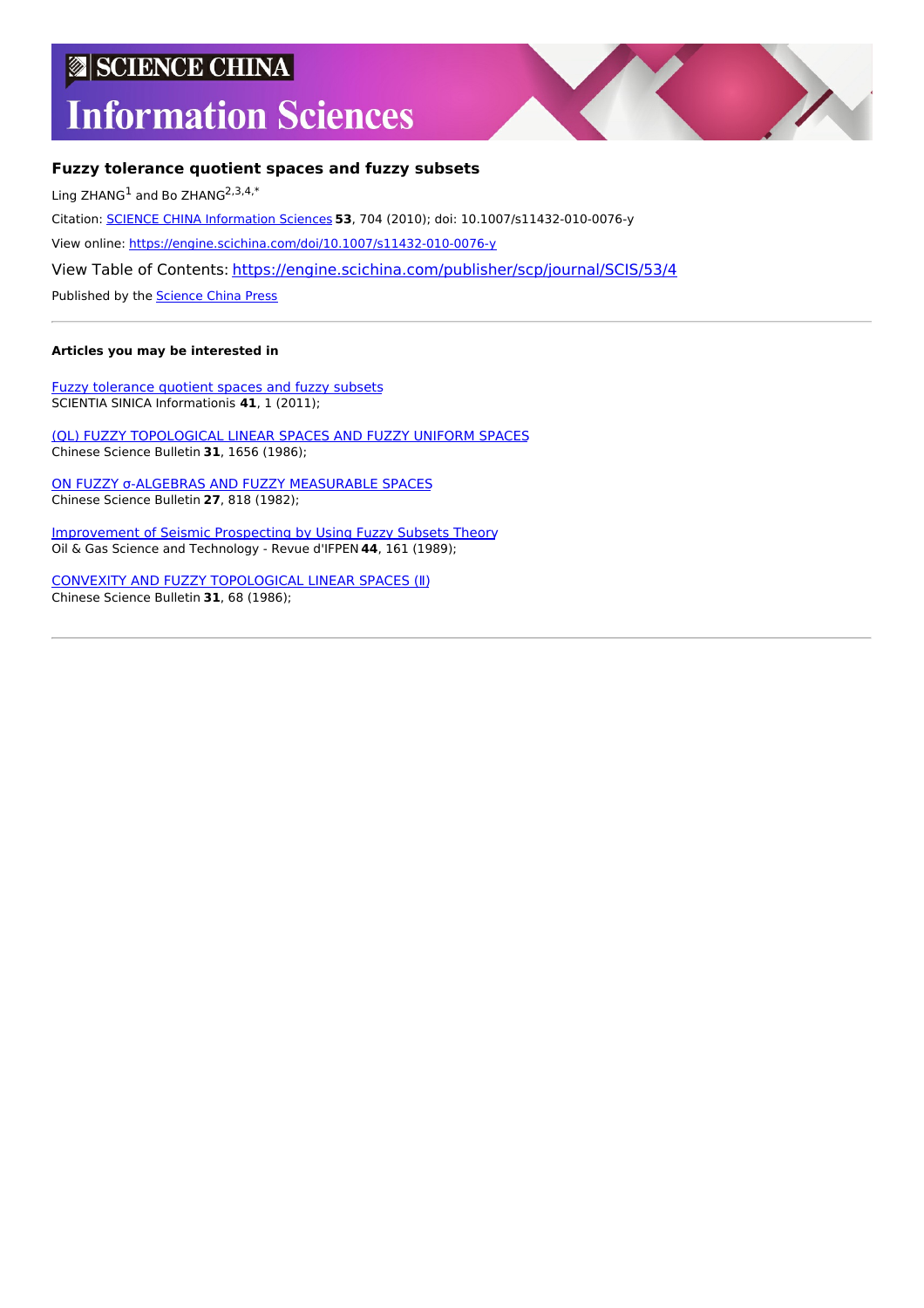# **SCIENCE CHINA**

Information Sciences

**. RESEARCH PAPERS .**

April 2010 Vol. 53 No. 4: 704–714 doi: 10.1007/s11432-010-0076-y

# **Fuzzy tolerance quotient spaces and fuzzy subsets**

ZHANG  $\text{Ling}^1$  & ZHANG Bo<sup>2,3,4</sup>\*

*Computer Science* & *Technology College, Anhui University, Anhui* 230039*, China; State Key Laboratory of Intelligent Technology and Systems, Beijing* 100084*, China; Tsinghua National Laboratory of Information Science* & *Technology, Beijing* 100084*, China; Information Science* & *Technology College, Computer Science* & *Technology Department, Tsinghua University, Beijing* 100084*, China*

Received May 6, 2009; accepted February 8, 2010

**Abstract** The structure and characteristic of fuzzy subsets are discussed by using the concepts of granulation and hierarchy in quotient space theory. First, the equivalence relation based quotient space theory is extended to the fuzzy tolerance relation. Second, the isomorphism and its discriminant of fuzzy tolerance relations are discussed. Finally, by using the fuzzy tolerance relation to define the fuzzy subset, its properties are addressed. The main results are given below: (1) several equivalent statements of fuzzy tolerance relations; (2) the definition of isomorphism of fuzzy tolerance relations; (3) the isomorphic discriminant of fuzzy tolerance relations; (4) the definition and properties of fuzzy subsets based on the fuzzy tolerance relations; and (5) the necessary and sufficient condition of the isomorphism of fuzzy subsets. These results will help us further comprehend the concepts of fuzzy tolerance relations and fuzzy subsets.

**Keywords** Fuzzy tolerance relation, quotient space, isomorphism, fuzzy subset

**Citation** Zhang L, Zhang B. Fuzzy tolerance quotient spaces and fuzzy subsets. Sci China Inf Sci, 2010, 53: 704–714, doi: 10.1007/s11432-010-0076-y

## **1 Introduction**

#### **1.1 Foreword**

Granular computing is one of the hot topics in artificial intelligence recently. There have been three basic theoretical models in granular computing: fuzzy set model [1], rough set model [2] and quotient space model [3].

In the fuzzy set model, the membership function is one of its main concepts. For a given fuzzy subset (or a fuzzy event), different types of membership functions may be chosen by researchers. Therefore, it appears that the results induced by the same fuzzy set theory might be different due to using different membership functions. But in real applications such as fuzzy control, although the control rules and their parameters are obtained from different membership functions, we can almost have the same control performances generally. It shows that fuzzy set methodology has its rationality.

There have been many research results [4–6] on the meaning of fuzzy set membership functions. Most are based on statistics. For example, Liang [4] presented a statistical interpretation of membership functions. Under a certain hypothesis, he proved that the mean of the membership functions defined

<sup>∗</sup>Corresponding author (email: dcszb@mail.tsinghua.edu.cn)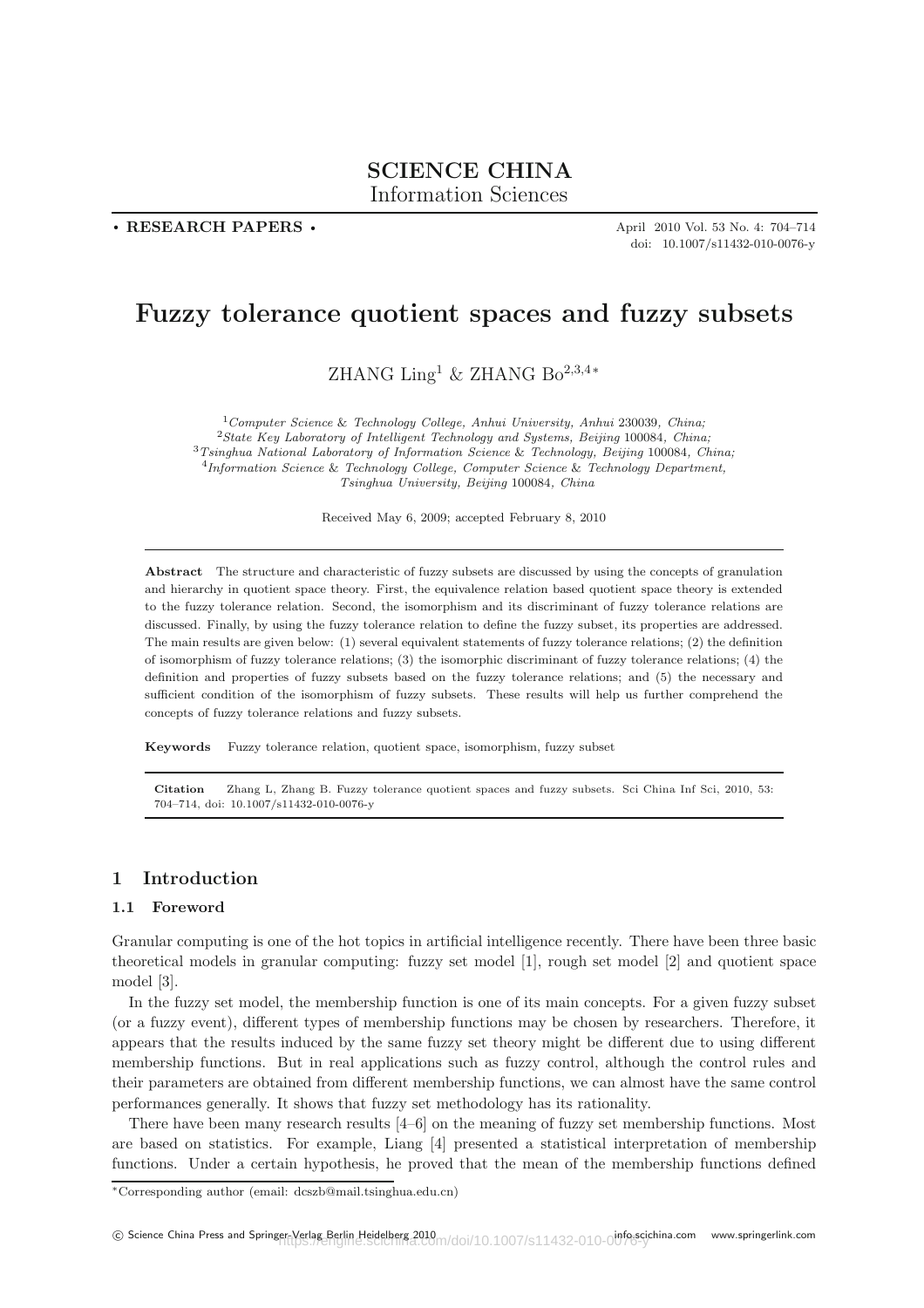apart will converge to the value of a limit membership function in  $x$  (an element in domain) based on the laws of large numbers in statistics. Lucero [5] also regarded a membership function as a random variable so that it will be found via training samples. Mitsuishi [6] introduced some new concepts such as empty fuzzy sets to define the fuzzy set based on membership functions so that the meaning of fuzzy sets will be extended. Lin [7–9] introduced a topological definition of fuzzy sets (topological rough sets) and discussed their structural properties by using the neighborhood system approach. He presented two equivalent definitions of fuzzy membership functions and the necessary and sufficient condition of any two equivalent membership functions. Lin [10] also introduced the concept of granular fuzzy sets. These works help us comprehend the essence of fuzzy sets but cannot explain the conflict between the subjectivity of the choice of fuzzy membership functions and the objectivity of the existence of fuzzy sets.

Both rough set model and quotient space model are based on equivalence relations initially. Since equivalence relations and partitions are equivalent, from the concept of partition, it means that all classes (granules) must mutually disjoin. This requirement is difficult to come by in reality such as clustering in data mining. Therefore, it is needed to extend the equivalence relation based granular computing to more general cases. For rough set model, there have been a lot of works on its extension, e.g., constructing a tolerance approximate space based on tolerance relations. Skowron [11], Doherty [12], Cattaneno [13, 14], and Slowinski [15] discussed fuzzy set theory based on tolerance relations. Shi [16] discussed the concept of tolerance granular spaces and applied it to data mining. Zhu [17] based on rough sets, discussed a tolerance space constructed by coverings and the corresponding upper and lower approximate operations and their properties. Yao [18] introduced the general methodology and art of granulation and granular computing. We [19, 20] discussed the fuzzy quotient space theory and extended the equivalence relation based quotient space theory to the fuzzy tolerance relation based.

Many researchers [19, 21–27] introduced the concept of fuzzy sets to rough set and quotient space theories; and presented the fuzzy rough set and fuzzy quotient space models, respectively. Contrarily, only a few researchers introduced the concepts of granularity and hierarchy in rough set and quotient space theories to the fuzzy set model in order to solve its puzzle. In [21], we presented a primary work on this aspect, i.e., presented a structural definition of fuzzy sets based on the quotient space structural property. In this paper, we first extend the equivalence relation based quotient space theory to the tolerance relation based. Second, we present the structural definition of fuzzy sets by using the fuzzy tolerance relation and discuss its properties. The results can fully explain the relation between the subjectivity of the definition (membership function) of fuzzy sets and the objectivity of the existence of fuzzy sets.

#### **1.2 Fuzzy tolerance relation**

First, several equivalent representations of fuzzy tolerance relations are discussed. Zadeh [28] discussed the fuzzy similarity relation that is the same as our fuzzy equivalence relation. The fuzzy ordering that Zadeh defined is the fuzzy relation that satisfies reflexivity, antisymmetry, and transitivity. The two concepts are slightly different from the fuzzy tolerance relation that only satisfies reflexivity and symmetry. So the fuzzy tolerance relation that we will discuss is the extension of the fuzzy similarity relation that Zadeh defined.

For simplicity, the main results that we presented in [19] are shown below.

**Definition 1.1.** Assume  $C_i \subseteq X, i = 1, \ldots$  If  $\bigcup_{i=1}^n C_i = X$  then  $\{C_i | i = 1, \ldots, n\}$  is called a covering of X.

**Definition 1.2.** Assume  $\{C_i|i=1,\ldots,n\}$  is a covering of X. Construct a function  $R: X \times X \to \{0,1\}$ , if  $\exists C_i, x, y \in C_i$ , let  $R(x, y) = 1$ ; otherwise  $R(x, y) = 0$ , then R is called the corresponding tolerance relation of covering  $C = \{C_i, i = 1, \ldots, n\}.$ 

**Definition 1.3.** Assume that function  $R : X \times X \to \{0,1\}$  [[0, 1]) and satisfies: 1) reflexivity:  $\forall x \in \{0,1\}$  $X, R(x, x) = 1; 2$  symmetry:  $\forall x, y \in X, R(x, y) = R(y, x)$ . R is called a (fuzzy) tolerance relation on X.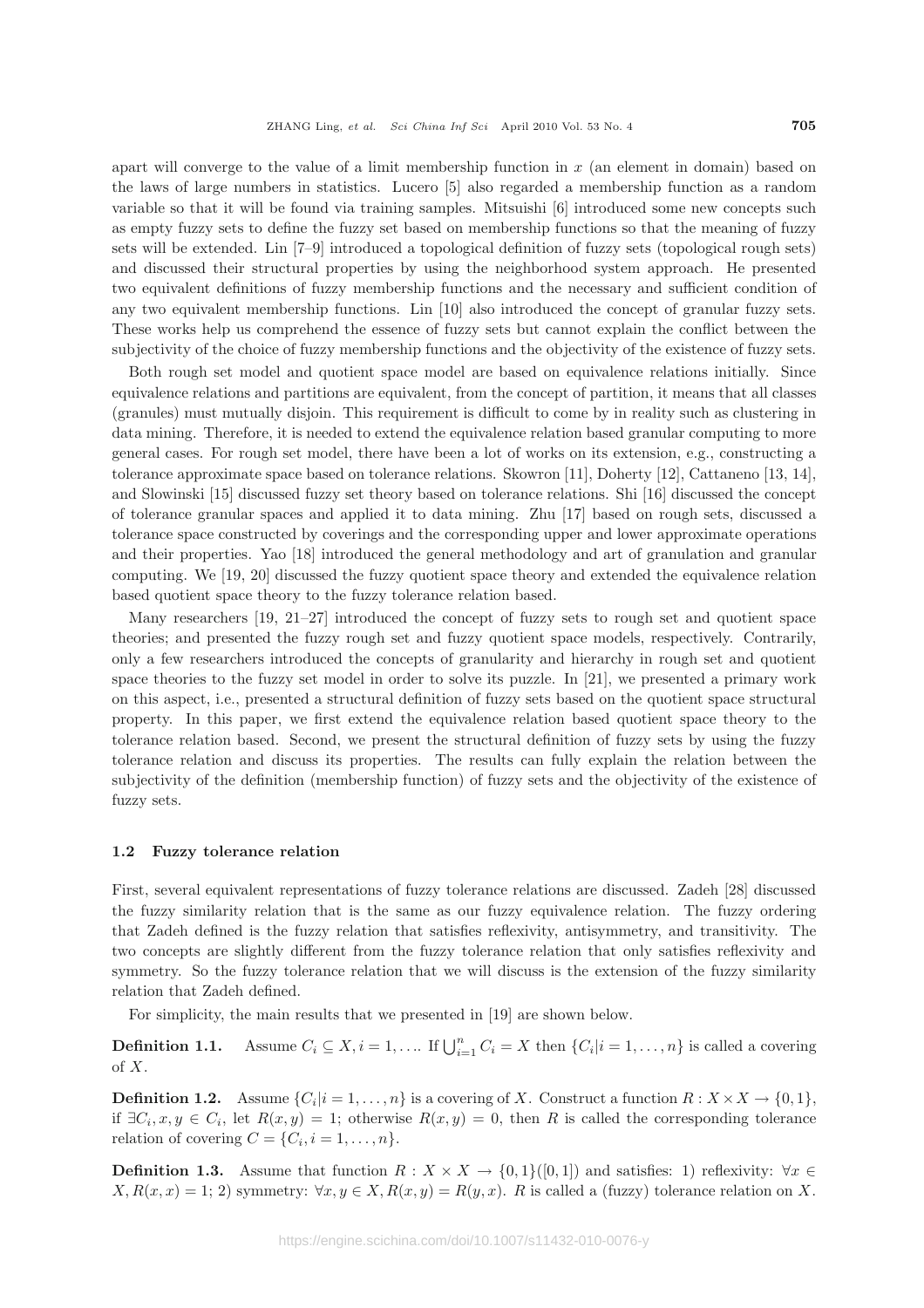**Definition 1.4.** R is a fuzzy tolerance relation on X. For  $0 \le \lambda \le 1$ , define

$$
R_{\lambda}(x, y) = \begin{cases} 1, & R(x, y) \geq \lambda, \\ 0, & R(x, y) < \lambda, \end{cases}
$$

 $R_{\lambda}$  is called an  $\lambda_{-}$  cut set of R. Obviously,  $R_{\lambda}$  is a common tolerance relation.

**Proposition 1.1.** R is a fuzzy tolerance relation on X. For  $0 \le \lambda_1 < \lambda_2 \le 1$ , we have two cut tolerance relations  $R_{\lambda_2}$  and  $R_{\lambda_1}$ . Then,  $R_{\lambda_2} \subseteq R_{\lambda_1}$ .

Therefore, given a fuzzy tolerance relation, we have a corresponding chain of hierarchical tolerance relations:  $\{R_{\lambda}, 0 \leqslant \lambda \leqslant 1\}.$ 

We have the following theorem:

**Theorem 1.1.** The following statements are equivalent.

- 1) Given a fuzzy tolerance relation R on X.
- 2) Given a chain of hierarchical coverings (tolerance) on  $X: \{R_{\lambda}, 0 \leq \lambda \leq 1\}$ .
- 3) Given a symmetry [0,1] matrix on  $X \times X$  with one as its diagonal elements.
- 4) Given a normalized weight network with X as its nodes.

These four statements depict the fuzzy tolerance relation roundly. The first one is its definition. The second one is its geometrical representation and provides a proper formalized model for hierarchical granular computing. The third representation is convenient for computation. The fourth representation is easy of constructing a fuzzy tolerance quotient space. The four representations supplement each other. In fact, the representation of chains of hierarchical coverings is the essential one whereas the matrix and weighted network representations are not unique. That is, different matrices may correspond to the same chain of hierarchical coverings. We will mainly discuss the structure of families of tolerance relations, i.e., the relationship among every fuzzy tolerance relations and its application to the structural definition of fuzzy subsets.

**Definition 1.5.** Assume  $R^1$  and  $R^2$  are two fuzzy tolerance relations on X. If their corresponding chains of hierarchical tolerance relations are the same, then  $R^1$  and  $R^2$  are called isomorphic.

## **2 The structure of chains of fuzzy tolerance relations**

#### **2.1 Foreword**

In [3], we presented the quotient space theory based on equivalence relation. In [19], we extended the theory to the fuzzy quotient space. In [21], we discussed the four equivalent statements of the fuzzy tolerance relation and pointed out the numerical measure of a fuzzy tolerance relation is not essential. Contrarily, the "semi-order" relation among its elements denoted by the numerical values is essential, i.e., a chain of hierarchical coverings.

When using the matrix representation of the fuzzy tolerance relation, the semi-order relation among its elements can be defined via matrix inequations directly and the supremum and the infimum of subsets can be found by the min and max operations easily. On the other hand, alike to a fuzzy membership function, the fuzzy measurement of a fuzzy tolerance relation is also subjective. The fuzzy value of its every element is relative and only provides the semi-order relation among the elements of the fuzzy tolerance relation. So it is rational to represent the relation among fuzzy tolerance relations by their structure. It is known that a fuzzy tolerance relation is equivalent to a set of hierarchical coverings. The latter is essential. Therefore, we will expatiate how to represent the semi-order relation among fuzzy tolerance relations and how to compute their supremum amd infimum under the form of chains of hierarchical coverings

First, let us see an example.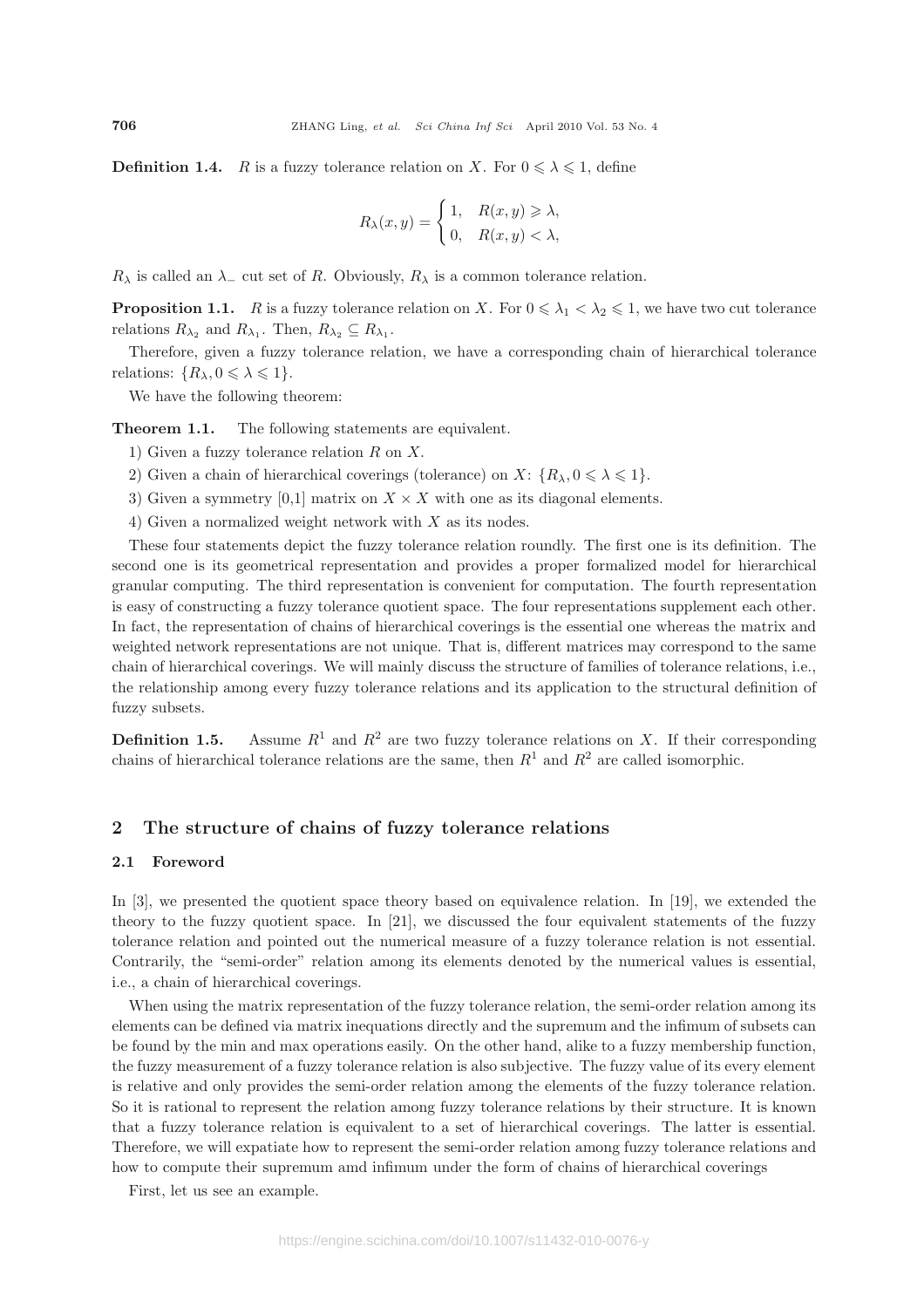**Example 2.1.** Two fuzzy tolerance relations  $R^1$  and  $R^2$  are as follows:

$$
R^{1} = \begin{pmatrix} 1 & \frac{3}{4} & \frac{2}{4} & \frac{1}{4} \\ \frac{3}{4} & 1 & \frac{1}{4} & \frac{1}{4} \\ \frac{2}{4} & \frac{1}{4} & 1 & \frac{1}{4} \\ \frac{1}{4} & \frac{1}{4} & \frac{1}{4} & 1 \end{pmatrix}, \quad R^{2} = \begin{pmatrix} 1 & \frac{2}{4} & \frac{3}{4} & \frac{1}{4} \\ \frac{2}{4} & 1 & \frac{1}{4} & \frac{1}{4} \\ \frac{3}{4} & \frac{1}{4} & 1 & \frac{1}{4} \\ \frac{1}{4} & \frac{1}{4} & \frac{1}{4} & 1 \end{pmatrix},
$$

$$
\min(R^{1}, R^{2}) = R_{*} = \begin{pmatrix} 1 & \frac{2}{4} & \frac{2}{4} & \frac{1}{4} \\ \frac{2}{4} & 1 & \frac{1}{4} & \frac{1}{4} \\ \frac{2}{4} & 1 & \frac{1}{4} & \frac{1}{4} \\ \frac{2}{4} & \frac{1}{4} & 1 & \frac{1}{4} \\ \frac{1}{4} & \frac{1}{4} & \frac{1}{4} & 1 \end{pmatrix}, \quad \max(R^{1}, R^{2}) = R^{*} = \begin{pmatrix} 1 & \frac{3}{4} & \frac{3}{4} & \frac{1}{4} \\ \frac{3}{4} & 1 & \frac{1}{4} & \frac{1}{4} \\ \frac{3}{4} & \frac{1}{4} & 1 & \frac{1}{4} \\ \frac{1}{4} & \frac{1}{4} & \frac{1}{4} & 1 \end{pmatrix}
$$

 $R^1, R^2, R_*$ , and  $R^*$  correspond to the following structures (chains of coverings). Here, we use the same symbol  $R$  to indicate both matrix and covering forms of the fuzzy tolerance relations.

$$
R^{1} = (R_{1}^{1}, R_{3/4}^{1}, R_{2/4}^{1}, R_{1/4}^{1}) = (\{1, 2, 3, 4\}, \{(1, 2), 3, 4\}, \{(1, 2), (1, 3), 4\}, \{(1, 2, 3, 4)\}),
$$
  
\n
$$
R_{1}^{1} = \begin{pmatrix} 1 & 0 & 0 & 0 \\ 0 & 1 & 0 & 0 \\ 0 & 0 & 1 & 0 \\ 0 & 0 & 0 & 1 \end{pmatrix}, \quad R_{3/4}^{1} = \begin{pmatrix} 1 & 1 & 0 & 0 \\ 1 & 1 & 0 & 0 \\ 0 & 0 & 1 & 0 \\ 0 & 0 & 0 & 1 \end{pmatrix},
$$
  
\n
$$
R_{2/4}^{1} = \begin{pmatrix} 1 & 1 & 1 & 0 \\ 1 & 1 & 0 & 0 \\ 1 & 0 & 1 & 0 \\ 1 & 0 & 1 & 0 \\ 0 & 0 & 0 & 1 \end{pmatrix}, \quad R_{1/4}^{1} = \begin{pmatrix} 1 & 1 & 1 & 1 \\ 1 & 1 & 1 & 1 \\ 1 & 1 & 1 & 1 \\ 1 & 1 & 1 & 1 \end{pmatrix},
$$
  
\n
$$
R^{2} = (\{1, 2, 3, 4\}, \{(1, 3), 2, 4\}, \{(1, 2), (1, 3), 4\}, \{(1, 2, 3, 4)\}),
$$
  
\n
$$
R^{*} = (\{1, 2, 3, 4\}, \{(1, 3), (1, 2), 4\}, \{(1, 2, 3, 4)\}),
$$
  
\n
$$
R^{*} = (\{1, 2, 3, 4\}, \{(1, 3), (1, 2), 4\}, \{(1, 2, 3, 4)\}),
$$

where  $R_\lambda^2$ ,  $R_\lambda^*$  and  $R_{*\lambda}$  are represented in covering forms only. For simplicity, we omit the matrix forms.

We have  $R_* \subseteq R^1 \subseteq R^*, R_* \subseteq R^2 \subseteq R^*$ . Then,  $R_*$  and  $R^*$  actually have the same structure. This means that if some relation of fuzzy tolerance relations is defined by matrix inequations, the relation may not necessarily satisfy the "reflex" condition. So the semi-order relation among fuzzy tolerance relations cannot be simply defined by matrix inequations.

We will present the necessary and sufficient condition of the isomorphism of two fuzzy tolerance relations.

#### **2.2 The discriminant of isomorphic fuzzy tolerance relations**

We will discuss in what condition that two fuzzy tolerance relations are isomorphic below, where the isomorphism is defined by Definition 1.5.

**Theorem 2.1** (Isomorphism Discriminant).  $R^1$  and  $R^2$  are isomorphic on X. It is equivalent to

$$
\forall x, y, u, v \in X, R^1(x, y) < R^1(u, v) \Leftrightarrow R^2(x, y) < R^2(u, v),
$$
\n
$$
\text{and } R^1(x, y) = R^1(u, v) \Leftrightarrow R^2(x, y) = R^2(u, v).
$$

.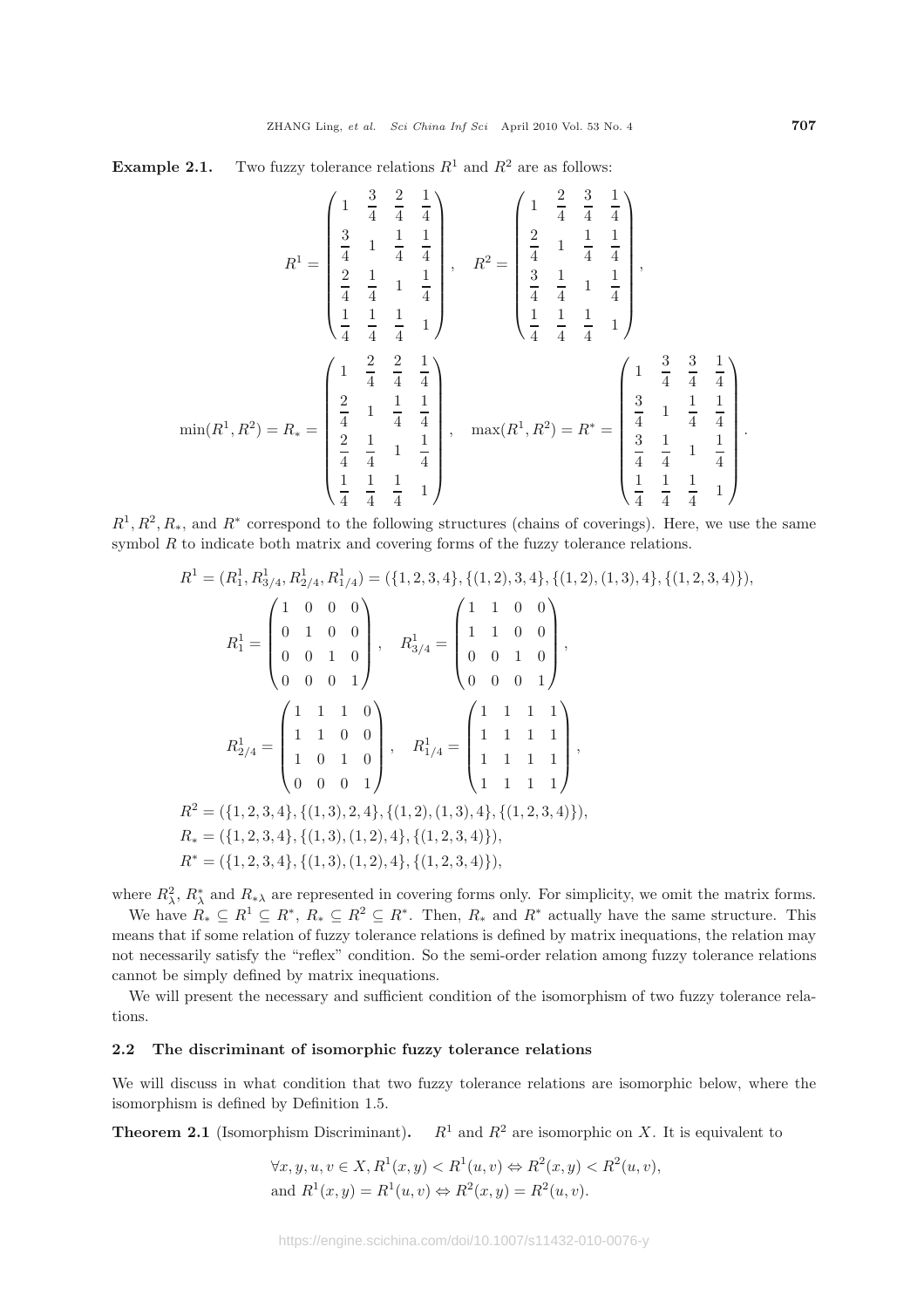*Proof.*  $\Rightarrow$ : Assume  $R^1(x, y) < R^1(u, v)$ . For  $\lambda_1: R^1(x, y) < \lambda_1 < R^1(u, v)$ . Let  $X_1(\lambda_1) = \{(x, y) | R^1(x, y)$  $\geq \lambda_1$ . Then, u and v are tolerant in  $X_1(\lambda_1)$  but x and y are not tolerant in  $X_1(\lambda_1)$ .

Since  $R^1$  and  $R^2$  are isomorphic, there exists  $\lambda_2 : X_2(\lambda_2) = X_1(\lambda_1)$ . x and y are not tolerant in  $X_2(\lambda_2)$ but u and v are tolerant in  $X_2(\lambda_2)$ . We have  $R^2(u, v) \ge \lambda_2$ ,  $R^2(x, y) < \lambda_2$ . Then,  $R^2(x, y) < R^2(u, v)$ .

Similarly, we have  $R^2(x, y) < R^2(u, v) \Leftrightarrow R^1(x, y) < R^1(u, v)$ .

Now, we prove that  $R^2(x, y) = R^2(u, v)$ . Then, we have  $R^1(x, y) = R^1(u, v)$ .

By reduction to absurdity, otherwise, we assume that  $R^2(x, y) = R^2(u, v)$  and  $R^1(x, y) \neq R^1(u, v)$ . Assuming  $R^1(x, y) < R^1(u, v)$ , from the above result we have  $R^2(x, y) < R^2(u, v)$ . This contradicts with  $R^2(x, y) = R^2(u, v)$ . Thus,  $R^1(x, y) = R^1(u, v)$ .

 $\Leftarrow$ : Let  $I_1 = {\lambda} \exists (x, y), R^1(x, y) = \lambda, 0 \leq \lambda \leq 1$ .  $\forall \lambda \in I_1$ , by letting  $D_1(\lambda) = {(x, y) | R^1(x, y) = \lambda},$ from the assumption  $R^2(x, y) = R^2(u, v) \Leftrightarrow R^1(x, y) = R^1(u, v)$ , we have that all values of  $R^2$  on  $D_1(\lambda)$ are the same. Letting the values be  $\mu$ , we may define a function  $f(\lambda) = \mu$  on  $I_1$ .

 $\forall \lambda \in I_1$ , letting  $X_1(\lambda) = \{(x, y) | R^1(x, y) \geq \lambda\}$ , we have a hierarchical covering structure  $\{X_1(\lambda), \lambda \in I_1\}$  $I_1$ .

 $\forall \lambda \in I_1$ , letting  $X_2(f(\lambda)) = \{(x, y) | R^2(x, y) \geq f(\lambda) \}$ , we have a hierarchical covering structure  $\{X_2(f(\lambda)), \lambda \in I_1\}.$ 

We will prove that the hierarchical covering structures  $\{X_1(\lambda), \lambda \in I_1\}$  and  $\{X_2(f(\lambda)), \lambda \in I_1\}$  are the same.

For  $X_1(\lambda) = \{(x, y) | R(x, y) \geq \lambda\}$ , assume  $(u, v) \in X_1(\lambda)$ . We have  $R^1(u, v) \geq \lambda = R^1(x_1, y_1)$ .

On the other hand, from  $R^1(u, v) \ge R^1(x_1, y_1) \Leftrightarrow R^2(u, v) \ge R^2(x_1, y_1) = f(\lambda)$ , we have  $(u, v) \in$  $X_2(f(\lambda)).$ 

Similarly, we have that when  $(u, v) \in X_2(f(\lambda))$ ,  $(u, v) \in X_1(\lambda)$ , that is, the chains of hierarchical covering structures  $\{X_1(\lambda), \lambda \in I_1\}$  and  $\{X_2(f(\lambda)), \lambda \in I_1\}$  are the same.

**Definition 2.1.**  $R^1$  and  $R^2$  are two fuzzy tolerance relations.  $\forall (x, y) \in X \times X$ , define a function  $F: F(R^1(x, y)) = R^2(x, y)$ . For any  $(x, y), (u, v) \in X \times X$ , when  $R^1(x, y) < R^1(u, v)$ ,  $F(R^1(x, y)) <$  $F(R^1(u, v))$  holds, then F is called strictly increasing.

**Corollary 2.1.**  $R^1$  and  $R^2$  are two fuzzy tolerance relations. Assume that F defined by Definition 2.1 is a strictly increasing function, fuzzy tolerance relations  $R^1$  and  $R^2$  are isomorphic.

*Proof.* From the definition of function F and Theorem 2.1, we have the corollary.

**Proposition 2.1.**  $R^1$  and  $R^2$  are isomorphic.  $\Leftrightarrow$  the corresponding function F is a strictly increasing function and  $F(R^1(x, y)) = R^2(x, y)$ .

The proof is omitted.

#### **3 Fuzzy tolerance relations and fuzzy subsets**

We will discuss the relation among all subsets that generated from two isomorphic fuzzy tolerance relations below.

**Definition 3.1.** Given a fuzzy tolerance relation R on X. For any set A on X, define a corresponding fuzzy set  $\underline{A}$  and its membership function  $A(x)$ :

$$
A(x) = \sup\{R(x, y)|y \in A\}.\tag{3.1}
$$

The definition shows that a common set  $A$  can be extended to a fuzzy subset with  $A$  as its core via fuzzy tolerance relation R. The definition also indicates the relation between a common set and its corresponding fuzzy set. This helps us intuitively understand the concept of fuzzy sets.

**Definition 3.2.** For any fuzzy subset  $\underline{A}$ ,  $\mu_{\underline{A}}(x)$  is its membership function. Define an equivalence relation on X, i.e.,  $R: x \sim y \Leftrightarrow \mu_{\underline{A}}(x) = \mu_{\underline{A}}(y)$ . We have a quotient space  $[X]_{\underline{A}}$  corresponding to R. Now we define an order relation "≺" on  $[X]_A$  such that  $[x] \prec [y] \Leftrightarrow \mu_A(x) \leq \mu_A(y)$ ,  $x \in [x]$ ,  $y \in [y]$ . Then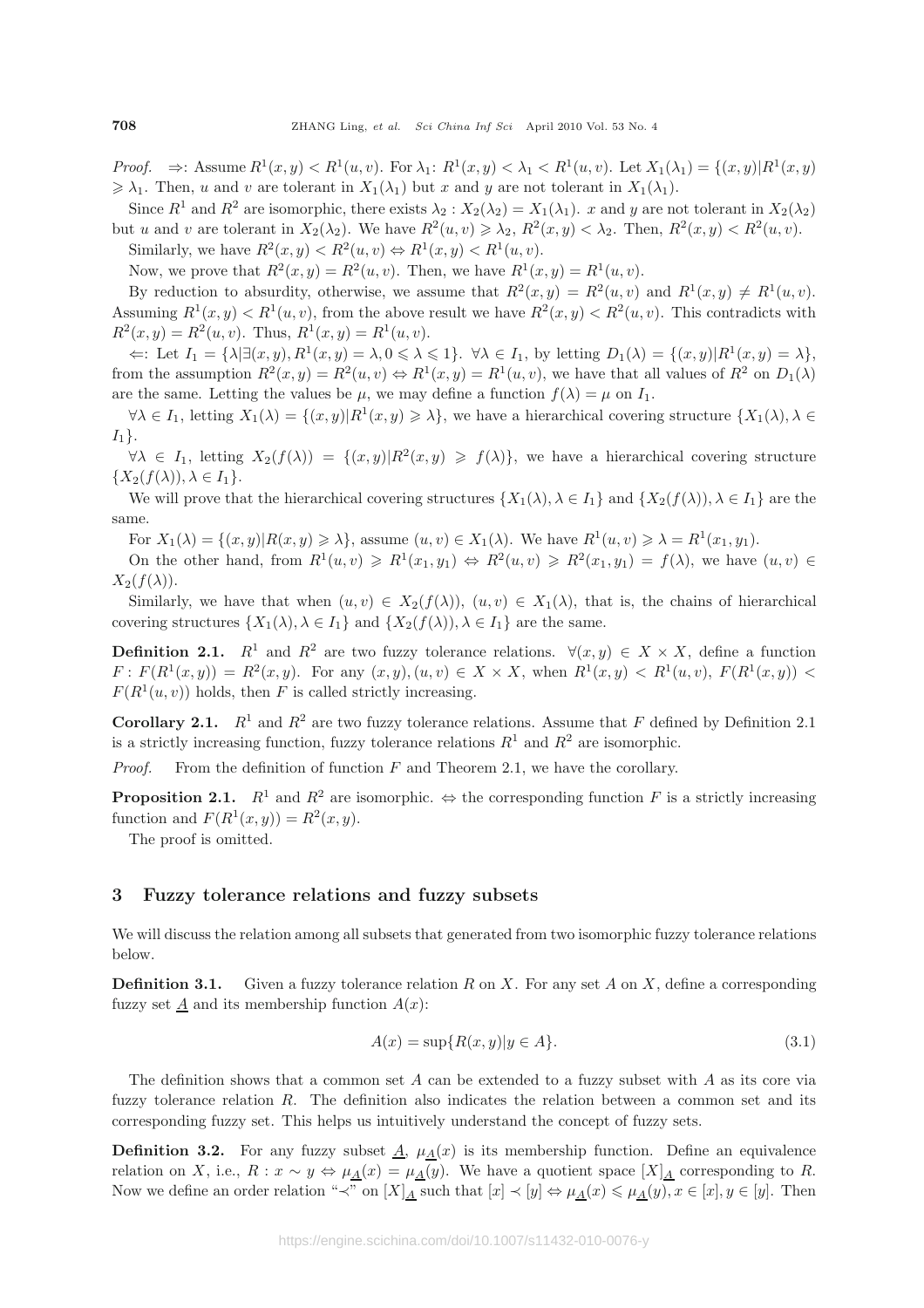we have a quotient space  $([X]_A, \prec)$ , and  $([X]_A, \prec)$  is called a total order quotient space corresponding to fuzzy subset  $\underline{A}$ .

**Definition 3.3.** For fuzzy subsets A and B, if their corresponding total order quotient spaces are the same, then A and B are called isomorphic.

**Proposition 3.1.** If two fuzzy tolerance relations  $R^1$  and  $R^2$  are isomorphic, then for any set A, two fuzzy subsets  $\underline{A}_1$  and  $\underline{A}_2$  defined by Definition 3.1 based on  $R^1$  and  $R^2$  respectively are isomorphic.

**Proposition 3.2.** Assume that  $R^1$ ,  $R^2$  are two isomorphic fuzzy tolerance relations on X and A, B are two common sets on X. Fuzzy subsets  $\underline{A}_1$ ,  $\underline{B}_1$  and  $\underline{A}_2$ ,  $\underline{B}_2$  are defined by Definition 3.1 based on  $R^1$ and  $R^2$  respectively. Then  $\underline{A}_1 \cup \underline{B}_1$  and  $\underline{A}_2 \cup \underline{B}_2$   $(\underline{A}_1 \cap \underline{B}_1$  and  $\underline{A}_2 \cap \underline{B}_2)$  are isomorphic.

*Proof.* Assume there are four fuzzy subsets and their corresponding membership functions are  $A_1(x)$ ,  $A_2(x)$ ,  $B_1(x)$ , and  $B_2(x)$ , respectively. Let the corresponding membership functions of  $\underline{A}_1 \cup \underline{B}_1$  and  $\underline{A}_2 \cup \underline{B}_2$  be  $C_1(x)$  and  $C_2(x)$  respectively. From the definition of logical operations, we have  $C_1(x)$  $\max[A_1(x), B_1(x)]$  and  $C_2(x) = \max[A_2(x), B_2(x)]$ .

Let  $I_{A_1} = \{x | C_1(x) = A_1(x)\}, I_{A_2} = \{x | C_2(x) = A_2(x)\}\$ We will prove that  $I_{A_1} = I_{A_2}$  below.

For  $x \in I_1$ ,  $A_1(x) \ge B_1(x)$ . From Proposition 1.3, it is known that  $A_1(x)$  and  $A_2(x)$ , and  $B_1(x)$  and  $B_2(x)$  are isomorphic.

Assume  $A_1(x) \geq B_1(x)$ . From the definition of  $A_1(x)$ , for  $\varepsilon > 0$ , there exists  $y \in A$  such that  $R^1(x, y) > A_1(x) - \varepsilon.$ 

On the other hand,  $\forall z \in B$ , we have  $R^1(x, z) \leq B_1(x)$ . Let  $\varepsilon$  be a small number such that  $R^1(x, y)$  $R^1(x, z) - \varepsilon, \forall z \in B$ . Since  $R^1$  and  $R^2$  are isomorphic,  $R^2(x, y) > R^2(x, z) - \varepsilon, \forall z \in B$ .

The supremum of the right-hand side of the above formula is as follows:

$$
R^2(x, y) \ge \sup\{R^2(x, z) - \varepsilon, \forall z \in B\} = B_2(x) - \varepsilon.
$$

Letting  $\varepsilon \to 0$  and implementing the supremum operation over y in the above formula, we have

$$
A_2(x) = \sup_y \{ R(x, y) \} \ge B_2(x)
$$
 and  $A_2(x) \ge B_2(x)$ , i.e.,  $x \in I_{A_2}$ .

Similarly, when  $x \in I_{A_2}$ , we have  $x \in I_{A_1}$ . Finally,  $I_{A_1} = I_{A_2}$ .

We will prove that  $C_1(x)$  and  $C_2(x)$  are isomorphic below.

For  $x, y, C_1(x) > C_2(y)$ , if for  $x, y \in I_{A_1}, C_1(x) = A_1(x)$  and  $C_1(y) = A_1(y)$ , then we have  $A_1(x) >$  $A_1(y)$ .

From  $I_{A_1} = I_{A_2}$ , we have  $C_1(x) = A_1(x)$  and  $C_1(y) = A_1(y)$ . Since  $A_1$  and  $A_2$  are isomorphic, we have

$$
C_2(x) = A_2(x) > A_2(y) = C_2(y).
$$

Similarly, when x and y do not belong to  $I_{A_1}$ , we can prove the same result.

Finally, we only consider the case:  $x \in I_{A_1}$  and  $y \notin I_{A_1}$ .

Assume  $C_1(x) > C_1(y)$ . Then  $A_1(x) > B_1(y)$ . From their definitions, for  $\varepsilon > 0$ , there exist  $z_1 \in A$ and  $z_2 \in B$  such that  $A_1(x) - \varepsilon < R^1(x, z_1) \leq A_1(x)$  and  $B_1(x) - \varepsilon < R^1(x, z_2) \leq B_1(x)$ , respectively. If  $\varepsilon$  is small enough, then  $R^1(y, z_2) \leqslant B_1(y) < A_1(x) - \varepsilon < R^1(x, z_1) \leqslant A_1(x)$ , i.e.,  $\forall z \in B, R^1(y, z) <$  $R^1(x, z_1)$ . Since  $R^1$  and  $R^2$  are isomorphic, for  $\forall z \in B, R^2(y, z) < R^2(x, z_1)$ , we have  $C_2(y) = B_2(y) \leq$  $A_2(x) = C_2(x)$ . If  $B_2(y) = A_2(x)$ , we have  $y \in I_{A_2} = I_{A_1}$ . This contradicts  $y \notin I_{A_1}$ . Finally, we have  $C_2(y) = B_2(y) < A_2(x) = C_2(x)$ .

Similarly, when  $C_1(x) < C_1(y) \Leftrightarrow C_2(x) < C_2(y)$  and  $C_1(x) = C_1(y) \Leftrightarrow C_2(x) = C_2(y)$ , we have  $\underline{A}_1 \cup \underline{B}_1$  and  $\underline{A}_2 \cup \underline{B}_2$  are isomorphic. Similarly,  $\underline{A}_1 \cap \underline{B}_1$  and  $\underline{A}_2 \cap \underline{B}_2$  are isomorphic.

**Proposition 3.3.**  $R^1$  and  $R^2$  are two isomorphic fuzzy tolerance relations on X. A is a common set on X. Two fuzzy subsets  $\underline{A}_1$  and  $\underline{A}_2$  are defined by Definition 3.1 based on  $R^1$  and  $R^2$ , respectively. Thus,  $\underline{A}_1^-$  and  $\underline{A}_2^-$  are isomorphic, where  $\underline{A}_1^-$  is the complement set of  $\underline{A}_1$  and its membership function  $\underline{A}_1^-(x) = 1 - \underline{A}_1(x).$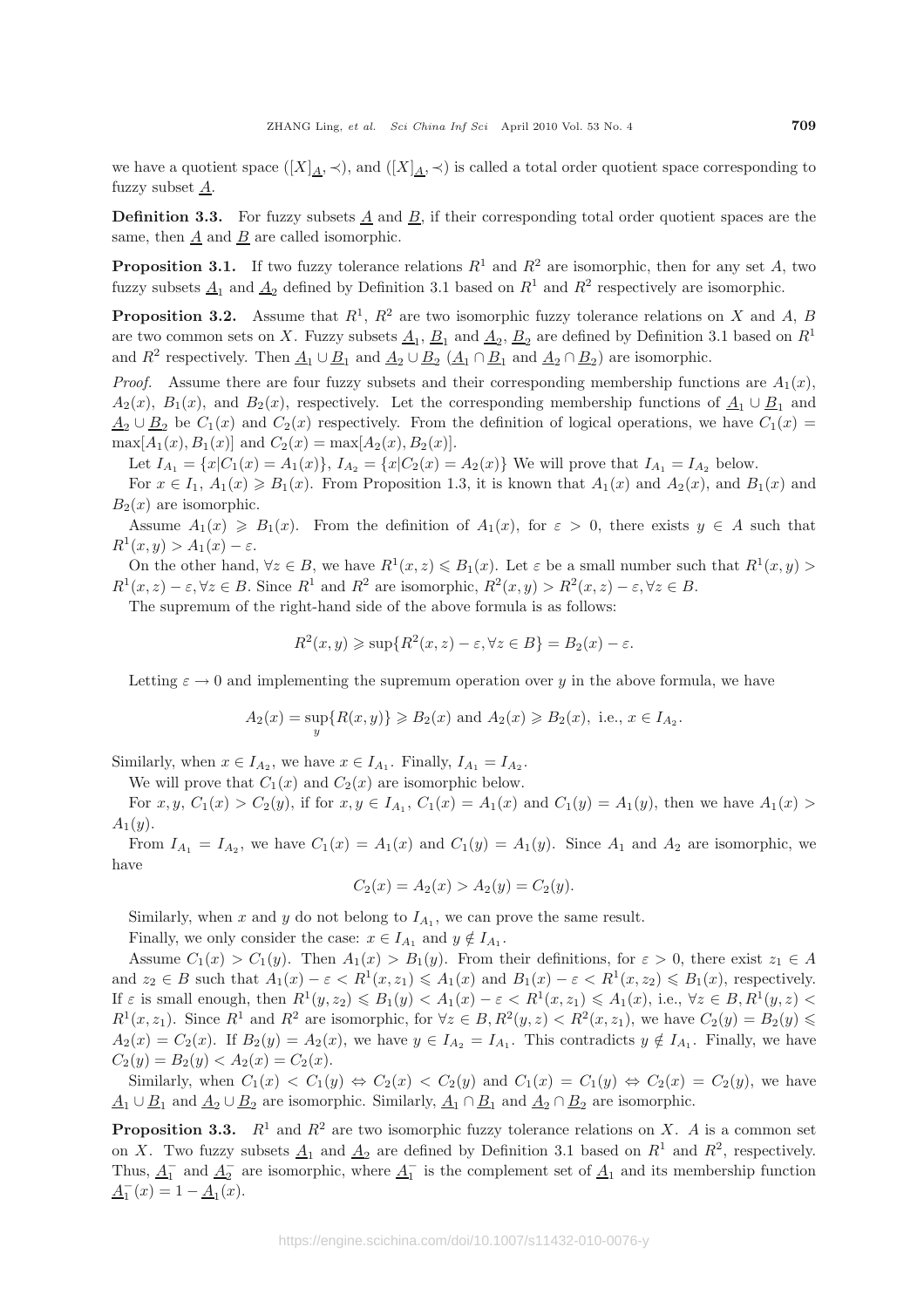**Theorem 3.1** (Isomorphism principle).  $R^1$  and  $R^2$  are two isomorphic fuzzy tolerance relations on X.  $A = \{A_1, \ldots, A_n\}$  is a collection of common subsets. Using  $R^1$  and  $R^2$  to define a collection of fuzzy subsets, we have  $\underline{A} = {\underline{A_1}, \ldots, \underline{A_n}}$  and  $\underline{B} = {\underline{B_1}, \ldots, \underline{B_n}}$ , respectively. Implementing a finite number of operations (union, intersection, complement) on them, we have a collection of sets of fuzzy subsets  $\underline{C} = {\underline{C_1}, \ldots, \underline{C_m}}$  and  $\underline{D} = {\underline{D_1}, \ldots, \underline{D_m}}$ , respectively. Thus  $\underline{C}$  and  $\underline{D}$  are isomorphic as well.

*Proof.* The conclusion can be obtained from Propositions 3.2 and 3.3.

From the theorem, it is known that the total order quotient space of a fuzzy subset represents its essential property. Thus, when implementing a set of logical operations over the isomorphic fuzzy subsets, although they adapt different membership functions, the fuzzy subsets obtained after the operations are still isomorphic. This means that for a fuzzy subset, although it may be represented by different membership functions, as long as it has the same structure (isomorphic), this does not bring the fuzzy analysis an obvious effect.

Contrarily, if two fuzzy subsets are isomorphic, their corresponding fuzzy tolerance relations do not necessarily isomorphic generally, i.e., the converse theorem of Theorem 3.1 does not hold generally. We give a counterexample below.

#### **Example 3.1.**

$$
R^{1} = \begin{pmatrix} 1 & 0.2 & 0.3 & 0.3 \\ 0.2 & 1 & 0.3 & 0.3 \\ 0.3 & 0.3 & 1 & 0.1 \\ 0.3 & 0.3 & 0.1 & 1 \end{pmatrix} \text{ and } R^{2} = \begin{pmatrix} 1 & 0.1 & 0.3 & 0.3 \\ 0.1 & 1 & 0.3 & 0.3 \\ 0.3 & 0.3 & 1 & 0.2 \\ 0.3 & 0.3 & 0.2 & 1 \end{pmatrix}
$$

are not isomorphic fuzzy tolerance relations, since  $R^1(1,2) = 0.2 > R^1(3,4) = 0.1, R^2(1,2) = 0.1 <$  $R^2(3, 4) = 0.2$  does not satisfy the isomorphism discriminant (Theorem 2.1). But we will show below that all fuzzy subsets defined by  $R^1$  and  $R^2$  are isomorphic.

According to Definition 3.1, the structures of fuzzy subsets defined by  $R^1$  and  $R^2$  are as follows:

$$
\mu_{\{1\}}^1 = \{1 > (3, 4) > 2\}, \ \mu_{\{2\}}^1 = \{2 > (3, 4) > 1\}, \ \mu_{\{3\}}^1 = \{3 > (1, 2) > 4\}, \ \mu_{\{4\}}^1 = \{4 > (1, 2) > 3\}.
$$
  

$$
\mu_{\{1,2\}}^1 = \{(1,2) > (3,4)\}, \ \mu_{\{1,3\}}^1 = \{(1,3) > (2,4)\}, \dots, \ \mu_{\{1\}}^2 = \{1 > (3,4) > 2\},
$$
  

$$
\mu_{\{2\}}^2 = \{2 > (3, 4) > 1\}, \ \mu_{\{3\}}^2 = \{3 > (1, 2) > 4\}, \ \mu_{\{4\}}^2 = \{4 > (1, 2) > 3\}.
$$
  

$$
\mu_{\{1,2\}}^2 = \{(1,2) > (3,4)\}, \ \mu_{\{1,3\}}^2 = \{(1,3) > (2,4)\}, \dots,
$$

where  $\mu_{\{1\}}^1 = \{1 > (3, 4) > 2\}$  denotes the total order set of fuzzy subset  $\{1\}_1$  as  $(1) > (3, 4) > (2)$  (i.e., element 1 in the forefront, followed by elements 3 and 4, element 2 at the end).

It is easy to verify that all fuzzy subsets above are isomorphic. This means that fuzzy tolerance relations with different structures can generate fuzzy subsets with the same structure.

## **4 The isomorphism analysis of fuzzy tolerance relations and fuzzy subsets**

For two fuzzy tolerance relations, it is needed to answer in what condition their corresponding fuzzy subsets defined by Definition 3.1 are isomorphic.

**Theorem 4.1.**  $R^1$  and  $R^2$  are two fuzzy tolerance relations on X. For any common subset on X, there exists the following necessary and sufficient condition such that all fuzzy subsets defined by Definition 3.1 based on  $R^1$  and  $R^2$  are isomorphic.

1)  $\forall x, y, u \in X, R^{1}(x, y) < R^{1}(x, u) \Leftrightarrow R^{2}(x, y) < R^{2}(x, u)$  and  $R^{1}(x, y) = R^{1}(x, u) \Leftrightarrow R^{2}(x, y) = R^{1}(x, u) \Leftrightarrow R^{2}(x, y) = R^{1}(x, u) \Leftrightarrow R^{2}(x, y) = R^{1}(x, u) \Leftrightarrow R^{2}(x, y) = R^{1}(x, u) \Leftrightarrow R^{2}(x, y) = R^{1}(x, u) \Leftrightarrow R^{2}(x, y) = R^{1}(x, u) \Leftrightarrow R^{2}(x,$  $R^2(x, u)$ .

2) If 
$$
\forall x, y, u, v \in X, R^1(x, y) \ge R^1(u, y), R^1(x, v) \le R^1(u, v)
$$
 then

$$
R^{1}(x, y) > R^{1}(u, v) \Leftrightarrow R^{2}(x, y) > R^{2}(u, v), \quad R^{1}(x, y) = R^{1}(u, v) \Leftrightarrow R^{2}(x, y) = R^{2}(u, v).
$$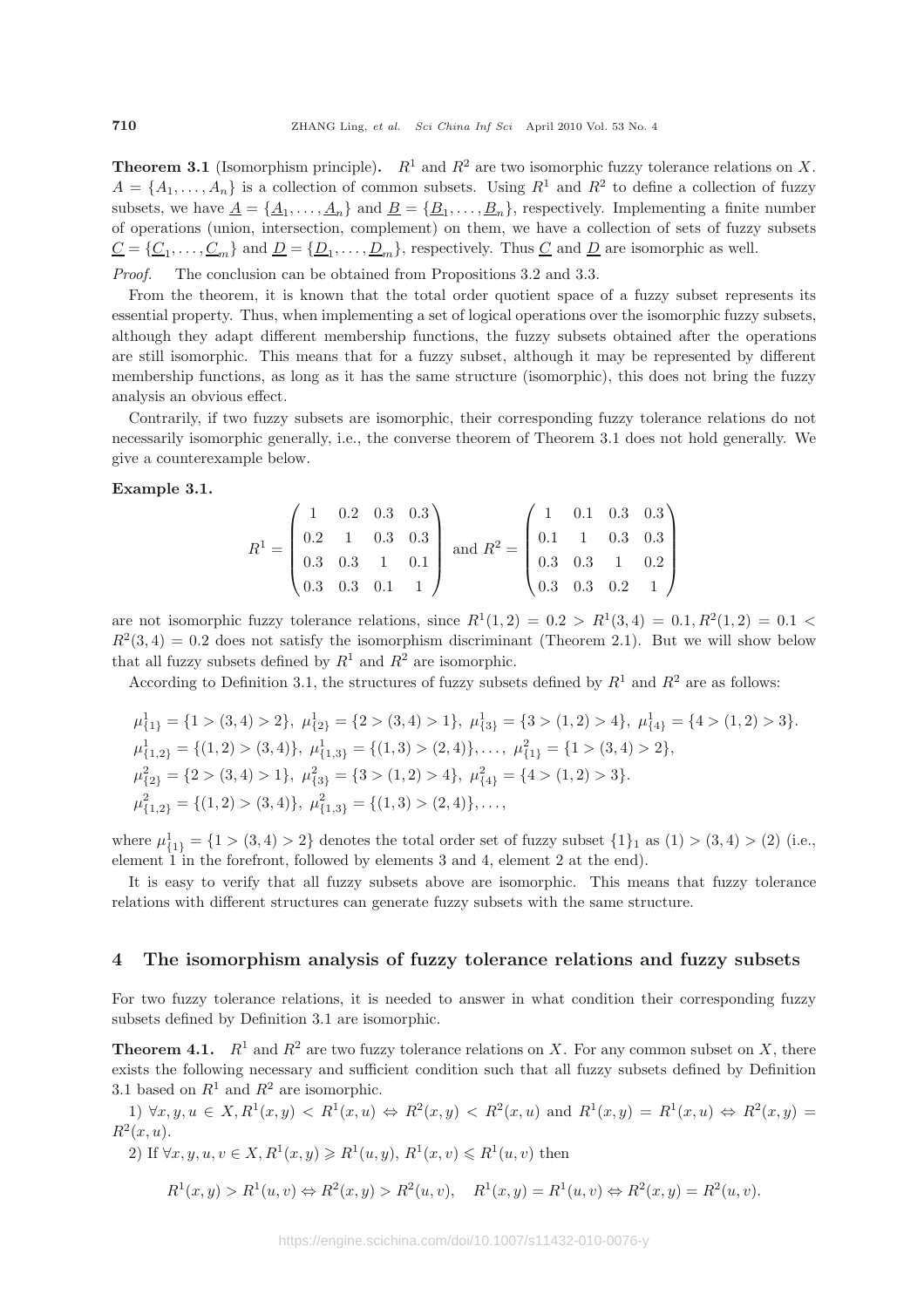*Proof.*  $\Rightarrow$ : From condition 1), when  $A = \{x\}$  is a singleton, according to its definition

$$
\mu_A^1(y) = R^1(x, y), \ \mu_A^1(v) = R^1(x, v), \text{ if } \mu_A^1(y) < \mu_A^1(v), \text{ i.e., } R^1(x, y) < R^1(x, v),
$$

and from condition 1), we have  $\mu_A^2(y) < \mu_A^2(v)$ .

Similarly, we have if  $\mu_A^1(y) = \mu_A^1(v)$ , then  $\mu_A^2(y) = \mu_A^2(v)$ . Finally,  $\mu_A^1 = \mu_A^2$ . Assume A is a common subset and  $\mu_A^1(y) < \mu_A^1(v)$ .

$$
\mu_A^1(y) = R^1(x, y) = \max\{R^1(z, y)|z \in A\}, x \in A,
$$
  
\n
$$
\mu_A^1(v) = R^1(u, v) = \max\{R^1(z, v)|z \in A\}, u \in A.
$$
\n(4.1)

Then, we have

$$
R^{1}(x, y) \geq R^{1}(x, v), R^{1}(u, v) \geq R^{1}(x, v), R^{1}(x, y) < R^{1}(u, v).
$$

From condition 1) and formula (4.1), we have

$$
\mu_A^2(y) = R^2(x, y) = \max\{R^2(z, y)|z \in A\}, \ x \in A,
$$
  
\n
$$
\mu_A^2(v) = R^2(u, v) = \max\{R^2(z, v)|z \in A\}, u \in A.
$$
\n(4.2)

From condition 2),  $R^2(x, y) < R^2(u, v)$ . From formula (4.2),

$$
\mu_A^2(y) = R^2(x, y) < \mu_A^2(v) = R^2(u, v).
$$

Similarly, when  $\mu_A^1(y) = \mu_A^1(v)$ ,  $\mu_A^2(y) = \mu_A^2(v)$ . Finally, we have that  $\mu_A^1$  and  $\mu_A^2$  are isomorphic.  $\Leftarrow$ : For any A,  $\mu_A^1$  and  $\mu_A^2$  are isomorphic. Let A be a singleton. It is easy to show that condition 1)

in the theorem holds.

If condition 2) of the theorem does not hold, there exist

$$
R^1(x, y) \ge R^1(u, y), \quad R^1(x, v) \le R^1(u, v), \text{ and } R^1(x, y) > R^1(u, v).
$$
 (4.3)

But

$$
R^2(x, y) \leq R^2(u, v). \tag{4.4}
$$

For subset  $A = \{x, u\}$ , from formula (4.3), we have  $\mu_A^1(y) = R^1(x, y)$ ,  $\mu_A^1(v) = R^1(u, v)$ . Then, we have

 $\mu^1_A(y) > \mu^1_A(v).$ 

On the other hand, from the frontal part of formula (4.3) and condition 1), we have

 $R^2(x, y) \ge R^2(u, y), \quad R^2(x, v) \le R^2(u, v),$ 

then

$$
\mu_A^2(y) = R^2(x, y), \quad \mu_A^2(v) = R^2(u, v).
$$

From formula (4.4),  $\mu_A^2(y) \leq \mu_A^2(v)$ .

This contradicts the fact that  $\mu_A^1$  and  $\mu_A^2(y)$  are isomorphic thus condition 2) holds.

**Definition 4.1.**  $R^1$  and  $R^2$  are two fuzzy tolerance relations. For any common subset A, if all fuzzy subsets  $\underline{A}_1$  and  $\underline{A}_2$  defined by Definition 3.1 based on  $R^1$  and  $R^2$  are isomorphic, then  $R^1$  and  $R^2$  are called subset-isomorphic.

Theorem 4.1 shows that using two fuzzy tolerance relations to define a set of fuzzy subsets such that the fuzzy subsets after a set of logical operations still remain isomorphic, the necessary and sufficient condition is that the two fuzzy tolerance relations are subset-isomorphic. But Theorem 2.1 only denotes the sufficient condition.

**Theorem 4.2** (Isomorphism principle).  $R^1$  and  $R^2$  are two subset-isomorphic fuzzy tolerance relations on X.  $S = \{A_1, \ldots, A_n\}$  is a set of common sets. Using  $R^1$  and  $R^2$  to define a set of fuzzy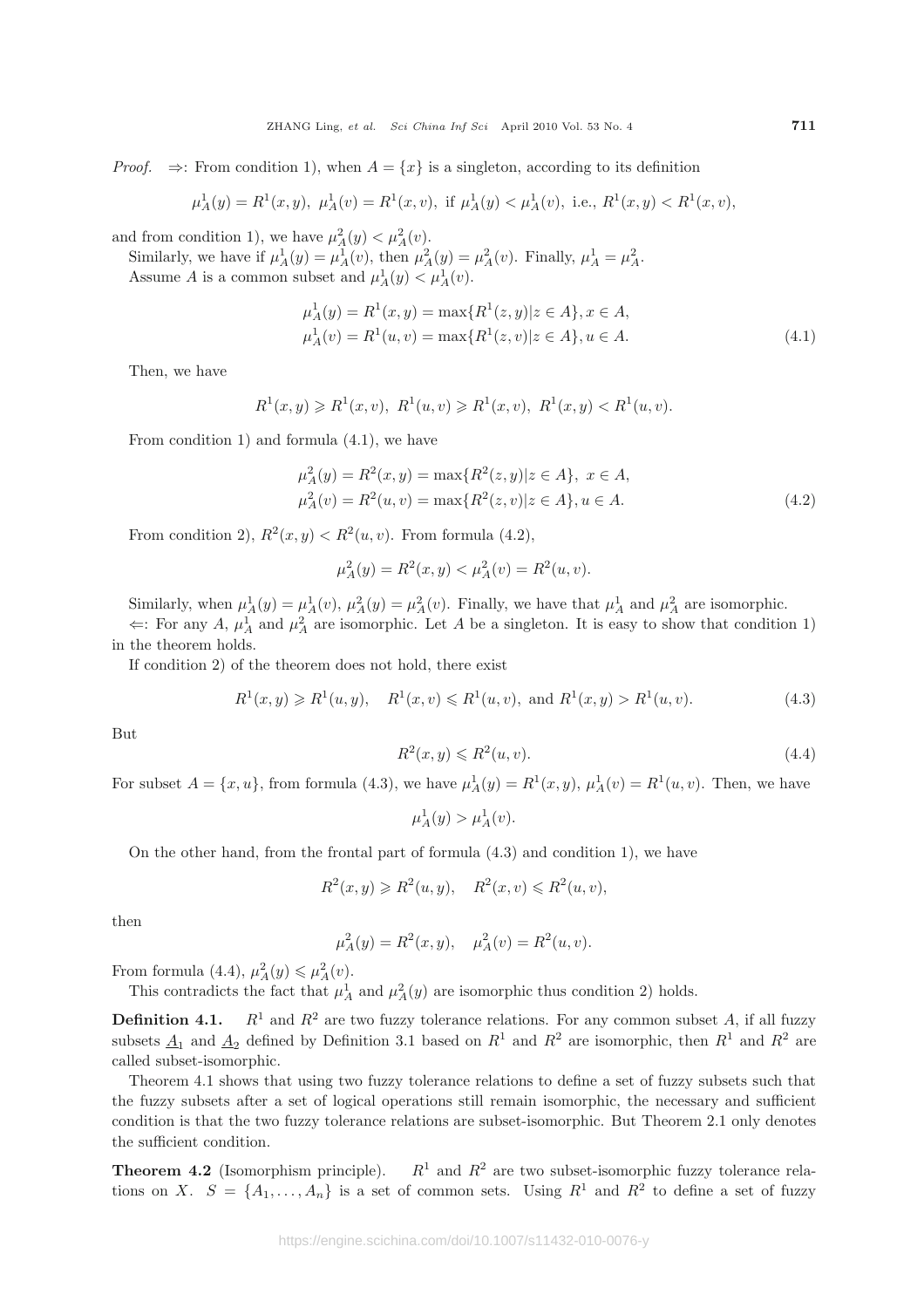subsets, respectively, we have  $\underline{A} = \{\underline{A}_1,\ldots,\underline{A}_n\}$  and  $\underline{B} = \{\underline{B}_1,\ldots,\underline{B}_n\}$ . Implementing a set of logical operations (union, intersection, complement) over the subsets, we have a family of sets of fuzzy subsets  $\underline{C} = {\underline{C_1}, \ldots, \underline{C_m}}$ ,  $\underline{D} = {\underline{D_1}, \ldots, \underline{D_m}}$ . Thus,  $\underline{C_i}$  and  $\underline{D_i}$ ,  $i = 1, \ldots, m$  are isomorphic as well.

*Proof.* We only deal with the following three cases:  $S = \{A, B\}$ ,  $C = \{\underline{A}_1 \cup \underline{A}_2\}$ , and  $\underline{D} = \{\underline{B}_1 \cup \underline{B}_2\}$ . From Theorem 1.2,  $\underline{A}_1$ ,  $\underline{A}_2$  and  $\underline{B}_1$ ,  $\underline{B}_2$  are isomorphic. We will prove below that  $\underline{A}_1 \cup \underline{A}_2$  and  $\underline{B}_1 \cup \underline{B}_2$ are isomorphic.

1) When  $\mu_{A\cup B}^1(y) = R^1(x_1, y)$ , we have  $\mu_{A\cup B}^2(y) = R^2(x_1, y)$ . Assume that  $\mu_A^1(y) = R^1(x_1, y)$ ,  $\mu_B^1(y) = R^1(x_2, y), \mu_A^2(y) = R^2(x_3, y), \mu_B^2(y) = R^2(x_4, y), \text{ and } \mu_A^1(y) = R^1(x_1, y) \geq \mu_B^1(y).$  Since  $\mu_A^1(y) = R^1(x_1, y) = \max\{R^1(x, y)|x \in A\}$ , and  $\underline{A}_1$ ,  $\underline{B}_1$  are isomorphic, we have  $\mu_A^2(y) = R^2(x_1, y) =$  $\max\{R^2(x,y)|x\in A\}.$ 

Similarly,  $\mu_B^2(y) = R^2(x_2, y)$ . Since  $\mu_{A\cup B}^1(y) = R^1(x_1, y)$ , i.e.,  $\mu_A^1(y) = R^1(x_1, y) \ge \mu_B^1(y) = R^1(x_2, y)$ , we have

$$
\mu_A^2(y) = R^2(x_1, y) \ge \mu_B^2(y) = R^2(x_2, y),
$$

then

$$
\mu_{A\cup B}^2(y) = \mu_A^2(y) = R^2(x_1, y).
$$
\n(4.5)\n
$$
P_{A\cup B}^1(y) < \mu_{A\cup B}^1(v). \text{ If } \mu_{A\cup B}^1(y) = \mu_A^1(y), \mu_{A\cup B}^1(v) = \mu_A^1(v),
$$

$$
\mu_{A\cup B}^1(y) = \mu_A^1(y) < \mu_{A\cup B}^1(v) = \mu_A^1(v).
$$

Therefore,

$$
\mu_{A\cup B}^2(y) = \mu_A^2(y) < \mu_{A\cup B}^2(v) = \mu_A^2(v), \text{ i.e., } \mu_{A\cup B}^2(y) < \mu_{A\cup B}^2(v).
$$

Now, it is only needed to prove the following case:

$$
\mu_{A\cup B}^1(y) = \mu_A^1(y) < \mu_{A\cup B}^1(v) = \mu_B^1(v).
$$

From the definitions of  $x_1, x_2, x_3$  and  $x_4$ , we have

$$
\mu_A^1(y) = R^1(x_1, y) \ge \mu_B^1(y) = R^1(x_2, y) \ge R^1(x_4, y).
$$

Then,

$$
R^1(x_1, y) \ge R^1(x_4, y), R^1(x_1, v) \le R^1(x_3, v) \le R^1(x_4, v)
$$
, and  $R^1(x_1, y) < R^1(x_4, v)$ .

From condition 2) in Theorem 4.1 and formula (4.6), we have

$$
\mu_{A\cup B}^2(y) = R^2(x_1, y) < R^2(x_4, v) = \mu_{A\cup B}^2(v), \text{ then } \mu_{A\cup B}^2(y) < \mu_{A\cup B}^2(v).
$$

Similarly, if  $\mu_{A\cup B}^1(y) = \mu_{A\cup B}^1(v)$ , then  $\mu_{A\cup B}^2(y) = \mu_{A\cup B}^2(v)$ . We have that  $\mu_{A\cup B}^1$  and  $\mu_{A\cup B}^2$  are isomorphic.

Similarly, we have that  $\mu_{A\cap B}^1$  and  $\mu_{A\cap B}^2$ ,  $\mu_{\overline{A}}^1$  and  $\mu_{\overline{A}}^2$  are isomorphic, respectively, where  $\overline{A}(x)=1-A(x)$ .

**Theorem 4.3.** The necessary and sufficient condition that two fuzzy tolerance relations  $R^1$ ,  $R^2$  are subset-isomorphic is as follows:

The corresponding fuzzy sets of all subsets with cardinality  $\leq 2$  are isomorphic.

*Proof.* ⇒: Obtained from the definition of subset-isomorphic directly.

 $\Leftarrow$ : Theorem 4.1 shows that we only need to prove that conditions 1) and 2) of Theorem 4.1 hold.

First, consider condition 1). For  $x, y, u \in X$ , assume  $R^1(x, y) < R^1(x, u)$ . Letting  $A = \{x\}$ , we have  $\mu_A^1(y) = R^1(x, y) < R^1(x, u) = \mu_A^1(u)$ . Since  $\mu_A^1$  and  $\mu_A^2$  are isomorphic,  $\mu_A^2(y) < \mu_A^2(u)$ , and  $\mu_A^2(y) = R^2(x, y), \mu_A^2(u) = R^2(x, u)$ , we have  $R^2(x, y) < R^2(x, u)$ .

Thus, condition 1) holds.

Next, we prove that condition 2) holds as well. By reduction to absurdity, if condition 2) does not hold, then

$$
\exists x, y, u, v \in X, \ R^{1}(x, y) \geq R^{1}(u, y), \ R^{1}(x, v) \leq R^{1}(u, v).
$$
\n(4.6)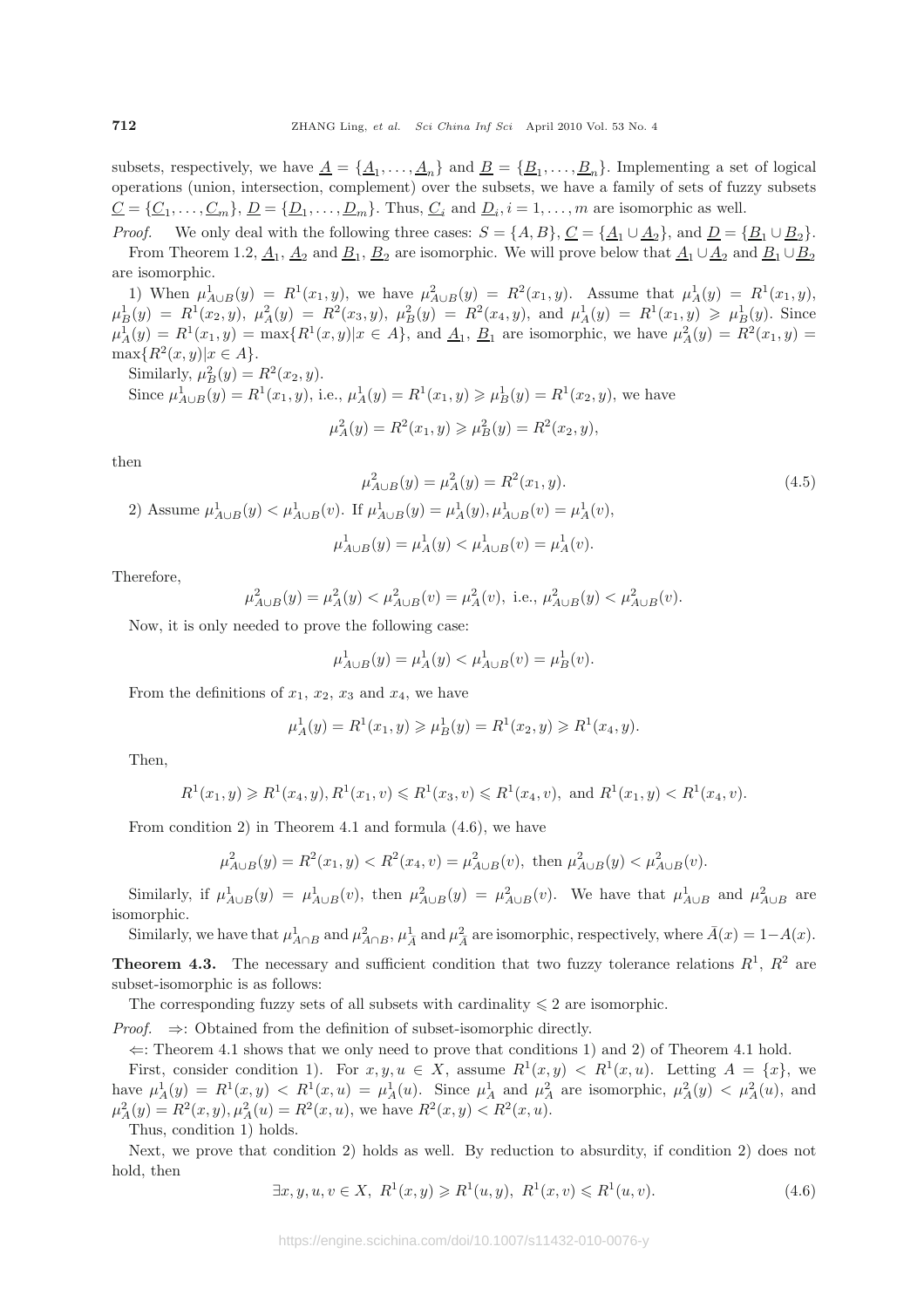But when

$$
R^{1}(x, y) > R^{1}(u, v), R^{2}(x, y) \leq R^{2}(u, v),
$$
\n(4.7)

(Or when 
$$
R^1(x, y) = R^1(u, v)
$$
,  $R^2(x, y) \neq R^2(u, v)$ ).

For  $A = \{x, u\}$ , from (4.6), (4.7), we have  $\mu_A^1(y) = R^1(x, y)$ ,  $\mu_A^1(v) = R^1(u, v)$ , and  $\mu_A^1(y) > \mu_A^1(v)$ . From  $(4.6)$  and condition 1) of Theorem  $4.1$  (we have proved that condition 1) holds), we have

$$
R^2(x, y) \ge R^2(u, y)
$$
,  $R^2(x, v) \le R^2(u, v)$ , and  $\mu_{\underline{A}}^2(y) = R^2(x, y)$ ,  $\mu_{\underline{A}}^2(v) = R^2(u, v)$ .

From formula (4.7) again, we have  $\mu_{\underline{A}}^2(y) \leq \mu_{\underline{A}}^2(v)$ .

This contradicts the fact that  $\mu_A^1$  and  $\mu_A^2$  are isomorphic. Therefore, condition 2) of Theorem 4.1 holds. Finally, as a result of Theorem 4.1, fuzzy tolerance relations  $R^1$  and  $R^2$  are subset-isomorphic.

The theorem indicates that in order to show that two fuzzy tolerance relations are subset-isomorphic; it is only needed to verify that all subsets with cardinality  $\leq 2$  are isomorphic. This will reduce its computational complexity greatly. The conditions of Theorem 4.2 cannot be cut down, for example, the conditions cannot be replaced by "the corresponding fuzzy sunsets of all singletons are isomorphic". The following is a counterexample.

**Example 4.1.** Assume

$$
R^{1} = \begin{pmatrix} 1 & 0.4 & 0.3 & 0.3 \\ 0.4 & 1 & 0.3 & 0.3 \\ 0.3 & 0.3 & 1 & 0.5 \\ 0.3 & 0.3 & 0.5 & 1 \end{pmatrix} \text{ and } R^{2} = \begin{pmatrix} 1 & 0.5 & 0.3 & 0.3 \\ 0.5 & 1 & 0.3 & 0.3 \\ 0.3 & 0.3 & 1 & 0.4 \\ 0.3 & 0.3 & 0.4 & 1 \end{pmatrix}.
$$

Then,  $[1]_1 = \{(1), (2), (3, 4)\} = [1]_2$ ,  $[2]_1 = \{(2), (1), (3, 4)\} = [2]_2$ ,  $[3]_1 = \{(3), (4), (1, 2)\} = [3]_2$ ,  $[4]_1 =$  $\{(4), (3), (1, 2)\} = [4]_2$ . The two structures are the same.

But  $[1, 4]_1 = \{(1, 4) > (3) > (2)\}\neq [1, 4]_2 = \{(1, 4) > (2) > (3)\}.$ 

Therefore, we cannot have the conclusion: "The corresponding fuzzy subsets of all subsets with cardinality  $\leq 2$  are isomorphic".

## **5 Conclusions**

We analyze the structure and characteristics of fuzzy sets by using the concepts of granularity and hierarchy in the quotient space theory in order to solve the puzzle in fuzzy set theory. First, we discuss several equivalent statements of fuzzy tolerance relations and show that the hierarchical representation is essential. We present the isomorphic definition of two fuzzy tolerance relations and their isomorphic discriminant. Second, based on the analysis of the structure and characteristics of fuzzy sets, we present the definition of fuzzy subsets by using fuzzy tolerance relations and the necessary and sufficient condition that two fuzzy tolerance relations are subset-isomorphic. Third, we show that after implementing a finite number of logical operations over the above defined fuzzy subsets, the obtained fuzzy subsets are still isomorphic. The result answers the following question: why the fuzzy processing is robust? i.e., for a fuzzy set, although users adopt different membership functions, after implementing a set of logical operations we still can have the same structure as long as we have the same understanding of its structure.

#### **Acknowledgements**

This work was supported by the National Natural Science Foundation of China (Grant No. 60621062), and the National Basic Research Program of China (Grant Nos. 2004CB318108, 2007CB311003).